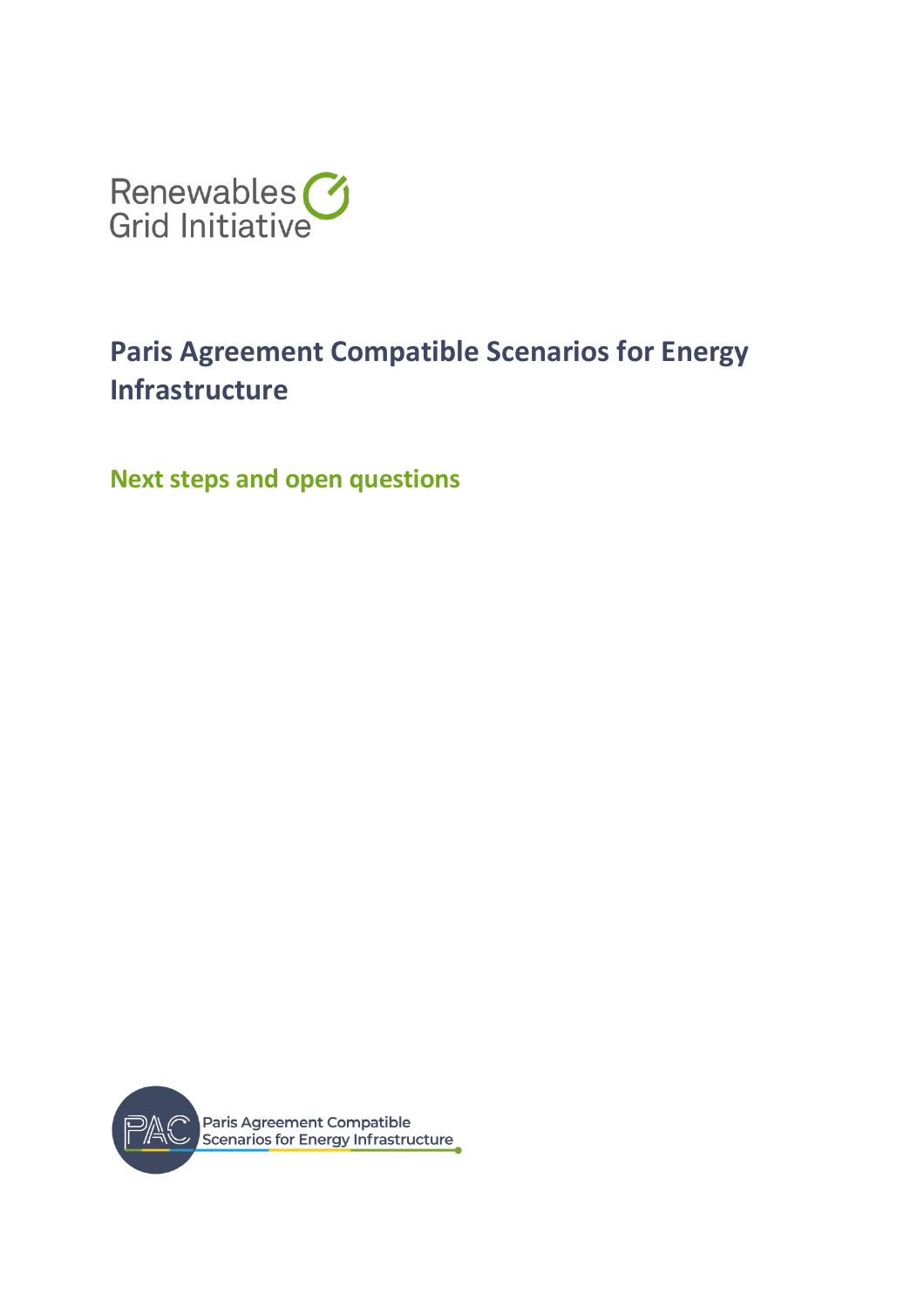# **Background to the PAC project and the development of the PAC scenario**

The transformation of the energy system has an impact on all areas of human life. In addition to personal energy consumption and mobility, natural resources, landscape, flora and fauna are also affected. Therefore, the goal of the PAC Project was to provide a platform for a deeper exchange of civil society and energy system experts from industry and academia to think about an energy system for the future and the consequences of choices and preferences. In doing so, it has brought the quality of cross-sectoral engagement for which the Renewables Grid Initiative stands to new heights. Thanks to intense debates and exchange amongst the broad NGO community and with experts from the energy sector and academia, all sides could gain many new insights and expand their knowledge.

One of the ambitions of the PAC Project was to deliver a storyline developed by a broad coalition of civil society organisations as a contribution to the discussion about a desirable future energy system. The PAC Project has overdelivered here: Climate Action Network (CAN) Europe and the European Environmental Bureau (EEB) together with their extensive member networks have delivered their views and visions via an entire quantified scenario. The scenario was developed through a series of workshops with representatives of various NGOs, building on expert input from science and the energy industry. Around 150 different stakeholders were involved in the scenario building process, be it through participation in these events or through bilateral exchanges.

Furthermore, a series of Modellers' Exchange workshops organised by the Renewables Grid Initiative, served as a platform for exchange among energy system modellers to discuss modeling challenges they face and possible solutions.

The exchange of views and positions have contributed to increasing knowledge among all participants, continuation of such exchanges is therefore desirable.

# **About this document**

The development of the PAC Scenario is a massive achievement. At the same time, the PAC Scenario remains a living document. It is a first comprehensive climate and energy roadmap for European policymakers drafted by a broad range of civil society organisations. Yet, many questions still need to be answered through the PAC Scenario modelling. This document includes some open questions which we hope to address in the near future. The PAC Scenario is presented in its full merit in a dedicated document [accessible here.](https://www.pac-scenarios.eu/fileadmin/user_upload/PAC_scenario_technical_summary_final.pdf) We believe that it is important to continue the dialogue that has begun between civil society, energy industry, academia and politics and to jointly search for answers in order to develop a broadbased, climate-neutral energy system.

This work is licensed under the Creative Commons Attribution 4.0 International License. To view a copy of this license, visit<https://creativecommons.org/licenses/by/4.0/>

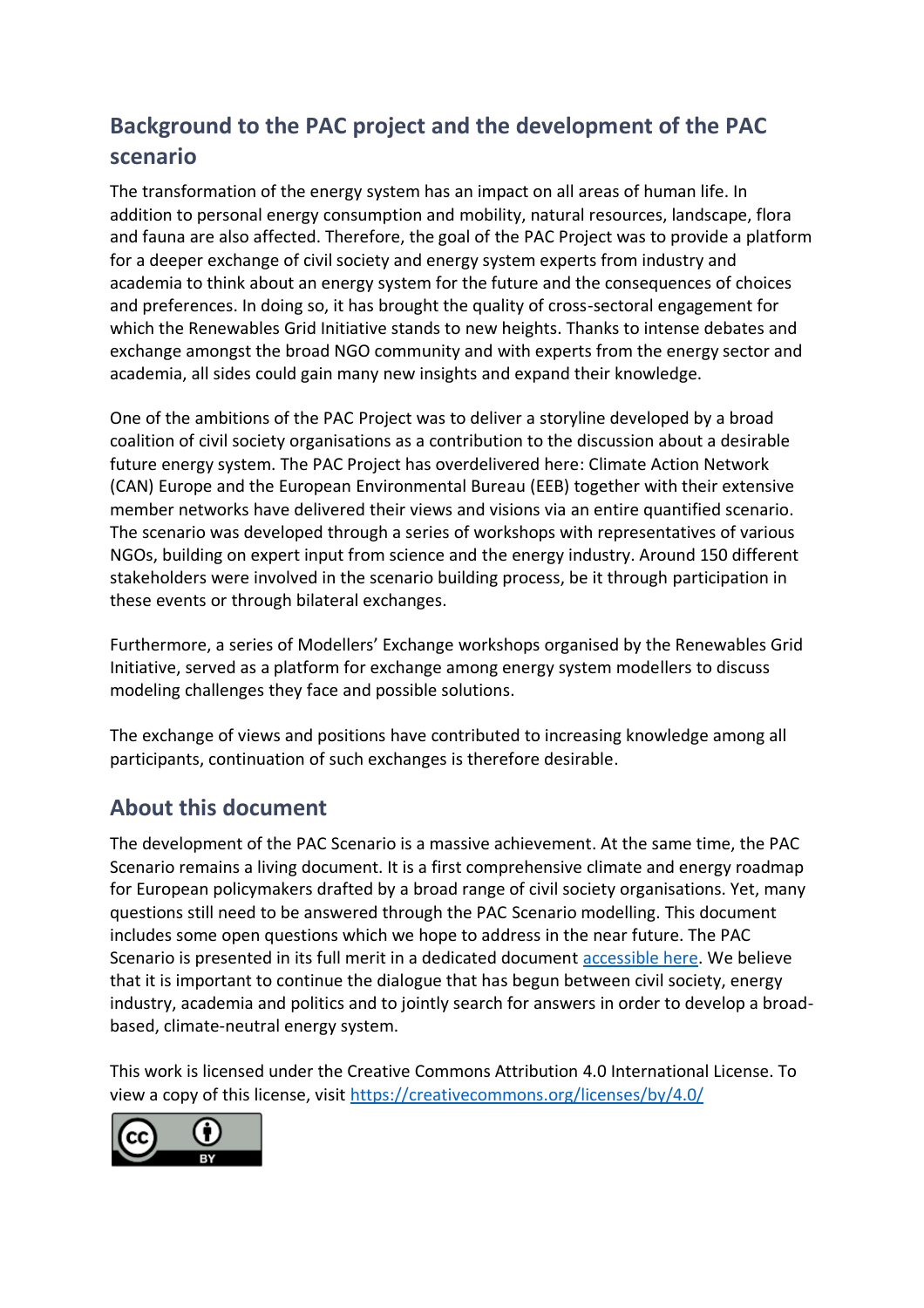# **1) Issues to be discussed in the field of capacity building and knowledge exchange**

#### **- How can the process itself be further developed?**

The PAC Scenario foresees a very ambitious and fast RES expansion, it includes an active role of consumers. We assume a strong political and societal support for such a scenario; this support can be further substantiated in the presence of a regular comprehensive and broad dialogue with citizens and interested stakeholders. Thus, large capacity building and exchange events between civil society with energy system experts, grid operators and academia should be continued and ideally increased, as they provide a solid ground for learning for all involved parties. Representatives of industry must be involved more systematically.

# **- Speed of RES deployment and penetration of energy saving measures?**

It is highly important to carefully discuss the question of future renewable energy expansion and the development of future demand as these two factors are determinant for the future energy system. Speedy deployment of both RES infrastructure and efficiency measures requires societal and political support. Changes from a social, regulatory and/or market perspective are also needed. A broad exchange is necessary to explore what is plausible and achievable under which conditions and timeframes, and which steps must be taken in order to develop favourable conditions.

# **2) Political and technical issues to be discussed**

# **- Distribution of RES installations and Power-to-X plants**

In a system which is based 100% on RES generation, the distribution of RES installations and flexibility assets should be optimised to reduce losses and maximise resources. Currently, optimisation of resources is largely left to market forces. In the future we will need to incentivise optimisation and plan the system accordingly and in an integrated manner, taking into account the locations of grids, large storage facilities, RES and consumption centers. Policy, regulations and markets will need to play a driving role in the optimisation process.

# **- Influence of decentralised resources on the network expansion**

Decentralised generation, consumption and balancing and the resulting energy flows on the distribution level can only be represented in EU-wide models to a very limited extent (see also 'open questions of modelling'). The optimisation of supply, demand and flexibility at the distribution level will have an impact on the transmission level. It is therefore important, in future work to better understand how to optimise the use of existing infrastructure and reflect this in the planning/investment efforts.

Similarly, it is important to understand how producers and consumers, at all voltage levels, can help to increase the utilisation rate of the existing infrastructure, to reduce transformation costs and thus contribute to general social welfare.

#### **- Transformation paths**

The safe and efficient transformation from fossil to the renewable systems must be planned and taken into account in infrastructure planning; this will include considerations related to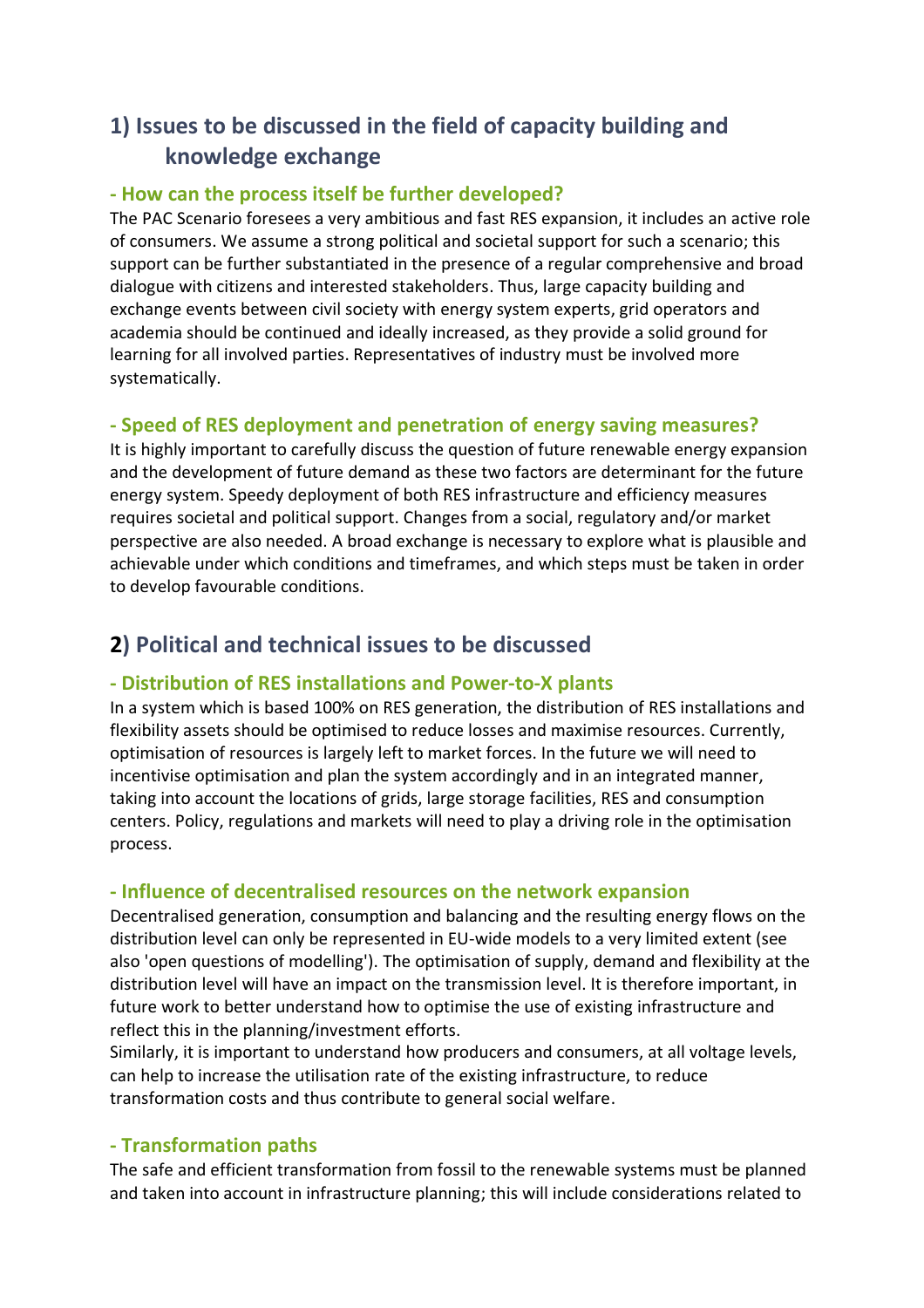the potential use of transition technologies that may be needed to speed up the transformation but that should be carefully assessed not to create new lock-ins.

#### **- Energy imports within the EU**

First model runs of the PAC scenario show that in countries with low RES potential and/or high energy demand, import dependency increases strongly. Technical and political solutions must be found for these countries to ensure that sufficient cross-border grid capacities are available and that security of supply of all countries is guaranteed at any time, even during extreme weather phases.

# **- Energy imports from outside the EU**

It is an open question whether the EU should make targeted efforts to help neighbouring countries decarbonise their energy supply by including them in the European trade of renewable energy. We must gain a better understanding of the circumstances under which imports could lead to faster and cheaper implementation of climate protection goals both in the exporting country and in the EU. The aspired future role of energy imports in geopolitics and peace policy needs to be determined. In case of future energy imports, the question of how to guarantee that imported fuels and imported electricity actually meet all sustainability criteria must be addressed and will require the development of standardised robust methodologies.

# **3) Open questions in modelling of grid infrastructure**

Grid infrastructure planning is a complex and time-consuming effort. In the course of the last years, major new innovative approaches have been developed and energy models have become better able to represent the complexity of the energy system. However, it remains difficult to model the many and very complex ongoing changes. Ongoing innovation and increasing computing capabilities will allow new layers of complexity to be represented in models. We commissioned the Öko-Institut to make an initial model run of the PAC Scenario. Below we describe some of the features that could not be included in the PAC model run due to lack of resources or due to lack of tools. We hope to address most of these issues in the near future.

# **- Mapping heat demand**

When modelling the PAC data, the heat demand could, so far, not be included. The heat sector has a great potential for flexibility, as heat can be stored relatively easily and cheaply. In future work it will be important to model how an optimised use of heat can contribute to the overall decarbonisation process.

# **- Targeted use of flexibility**

Currently it is very complex to represent the entire flexibility potential in existing models. In the future, new capabilities will need to be developed to model and understand the full potential contribution of the targeted use of flexibility services as these may have considerable impacts on electricity prices, the available "surplus" of electricity generated by RES, and the technical and economic potential for electrolysis applications. Moreover, flexibility options have different specific costs, each requiring different levels of full load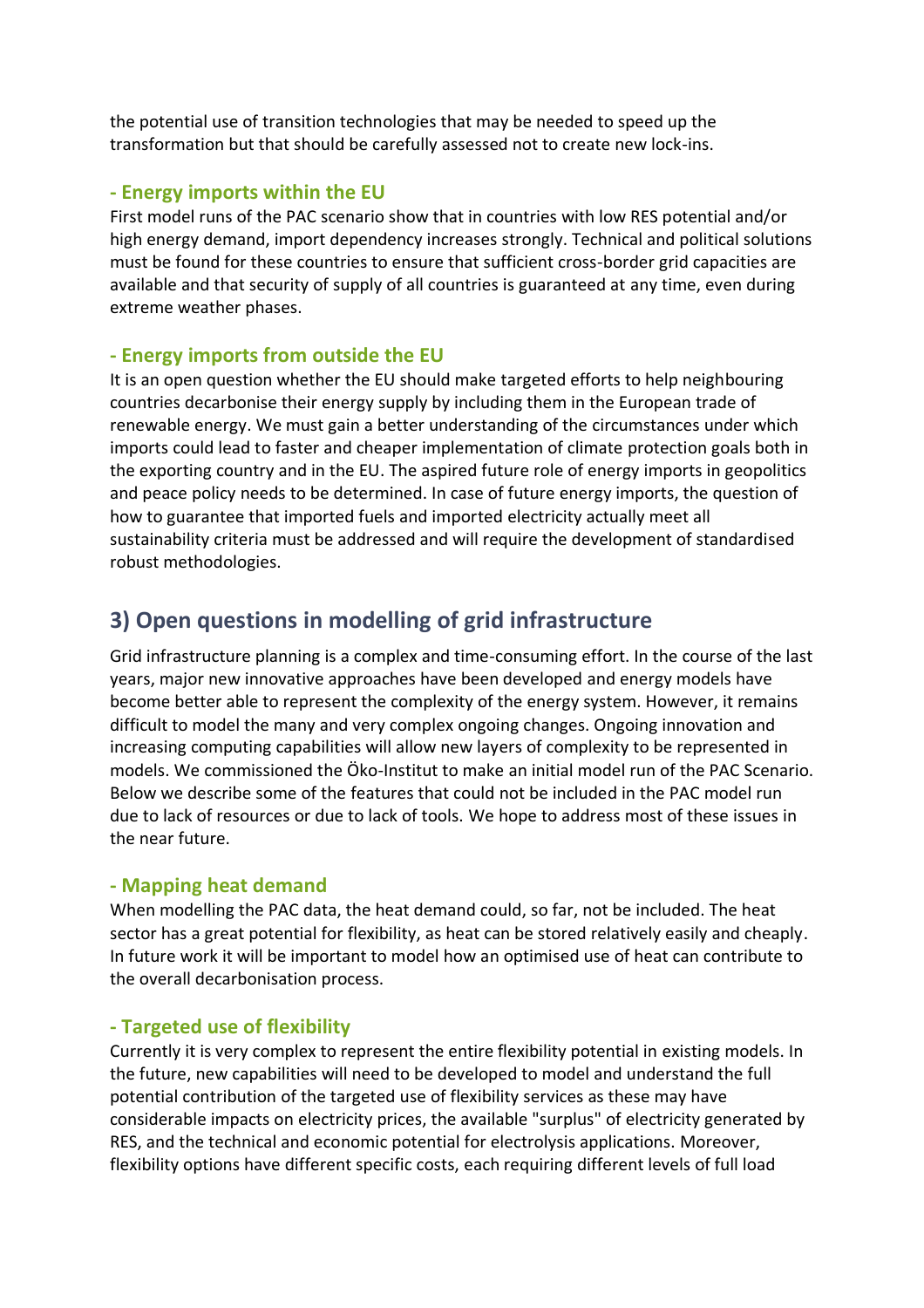hours to enable profitable operation. Models, in the near future, will need to be able to deal with different options which influence the operating behaviour of flexibility assets.

# **- Digitalisation and how to build multi-use cases for flexibility? (Selfoptimisation, power market, system services, flexibility for energy traders...)**

One of the changes that digitalisation brings with it is that even the smallest transactions become feasible. It is well known from stock exchange trading that remarkable profits can be achieved by a large number of very small transactions. Therefore, it seems likely that flexibility options will be controlled by digital optimisation algorithms that aim at optimising between different markets and applications. Here, too, procedures must be developed that allow us to map this optimisation in the model and to draw conclusions on whether the potential large numbers of small transactions impact important system indicators such as social welfare.

#### **- Representation of the distribution network level in the model**

For an efficient planning of high-voltage networks, new approaches must be found to map distribution networks. Indeed, in the future, the majority of generation, flexibility resources and demand will be connected at the distribution grid level. The complete simulation of the transport and distribution network exceed the computing power available today, thus requiring some sort of simplification. Networks with similar behaviour could be mapped together and then adapted to the local conditions at the respective network node.

#### **- Interconnector capacities**

In the model run done by Öko-Institut, the interconnection capacities for the year 2040 from TYNDP 2018 were imposed as constraints. This led to a reduction of curtailment of RES plants, of necessary back-up capacities and also to a reduction of electricity prices. The importance of the expansion of cross-border capacities was thus confirmed. However, the domestic transport capacity was not taken into account. It is to be expected that there is also a need for additional expansion here.

#### **- Geographic distribution of Power-to-X and system impact**

Modelling done by Öko-Institut has shown that a large RES potential leads to a large Powerto-X potential. Power-to-X allows optimal use of RES resources and contributes to cover most of the national energy demand of different sectors. In countries where the RES potential is not sufficient to cover the entire electricity demand, back-up power plants need to run for several thousand hours per year to meet full demand. In future modelling work, it will be important to verify how different geographic distribution of RES generation, of Power-to-X plants and other flexibility options can contribute to the better use of the overall resources.

#### **- Electrolysis limitations in modelling**

Due to limited financial resources of the project, Öko-Institut could model electrolysis plants only with a must-run base. This implies that, in the model, Power-to-X capacities were partially kept running even at times when surplus RES generation was not available. The model therefore increased fossil electricity production, which is not in line with the objectives of the PAC Scenario. In future modelling work, it will be necessary to ensure that electrolysis plants only run with surplus RES-based electricity. This will provide a more